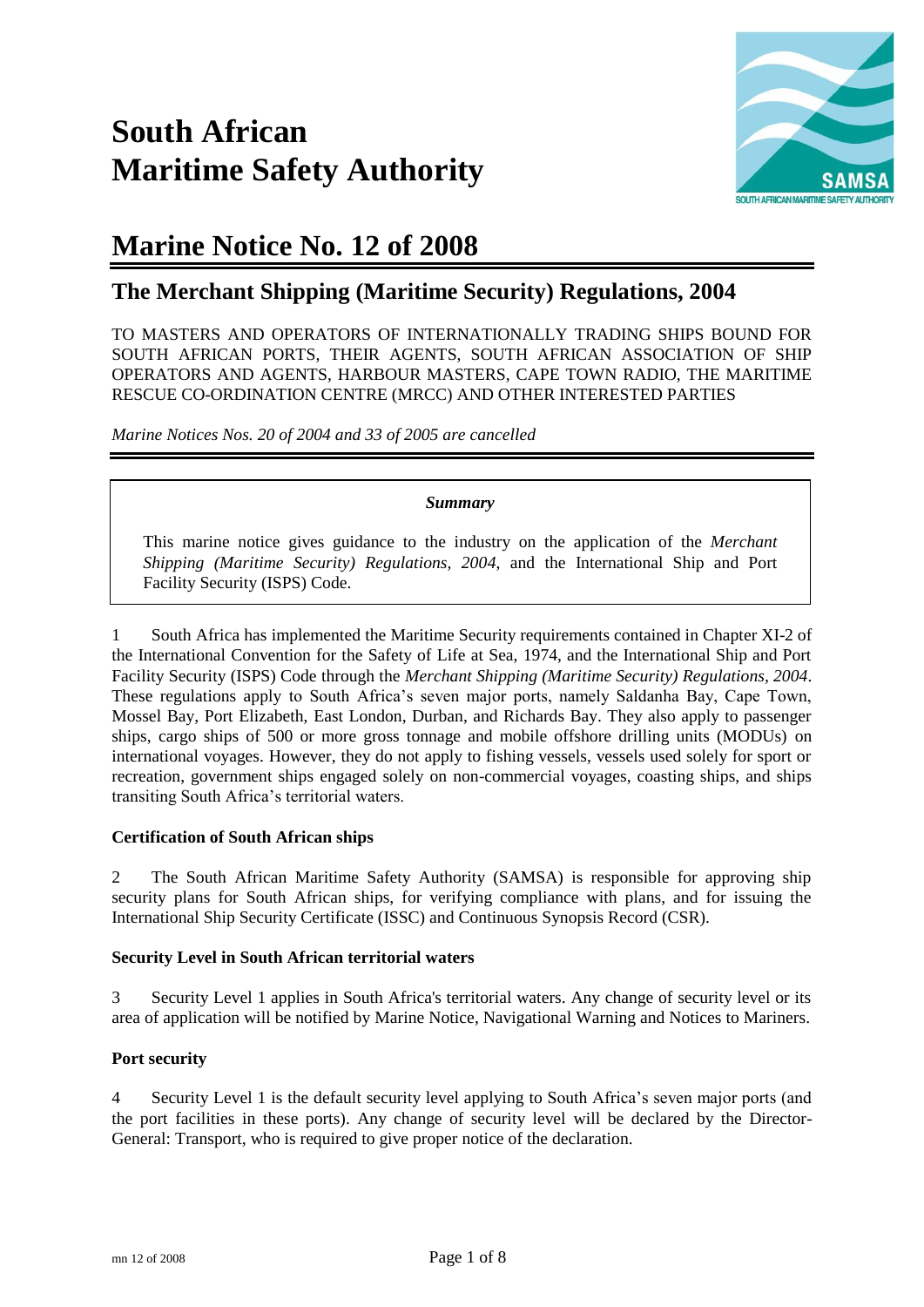5 In accordance with Regulation XI-2/9 of the International Convention for the Safety of Life at Sea, 1974, and paragraph B/4.39 of the International Ship and Port Facility Security (ISPS) Code the Director-General: Transport has under the *Merchant Shipping (Maritime Security) Regulations, 2004*, determined the requirements for *pre-arrival* and *pre-entry information*. The full official text of the determination is published by Government Notice No. R. 1412 in Government Gazette No. 27048 of 10 December 2004.

6 Pre-arrival information is required from foreign passenger ships, cargo ships of 500 or more gross tonnage and mobile offshore drilling units (MODUs) on international voyages bound for South African ports.

7 These requirements do not apply to fishing vessels, vessels used solely for sport or recreation, government ships engaged solely on non-commercial voyages, coasting ships, and ships transiting South Africa's territorial waters, including ships calling off-limits at a South African port for the transfer of stores, crew, landing an ill crew member, etc. However, for ships calling off-limits voluntary compliance is encouraged and may avoid delay in the event, for example, of transfer operations having to be done within port limits because of adverse weather conditions.

8 Reports are not required from ships making voyages between South African ports (i.e. coasting). If a ship makes a voyage to a port in another country (e.g. Maputo - Mozambique or Walvis Bay - Namibia), a pre-arrival/pre-entry information report must be made before any subsequent call at a South African port. Also, when a ship is coasting between South African ports and interfaces with another ship between ports, the master must transmit a pre-arrival/pre-entry information report as soon as possible, but at least 5 hours before the ship's ETA.

9 The **format and content of the pre-arrival/pre-entry information report is given in Annex A.** Masters are advised to exercise care when drafting reports, particularly when using a single / or double //. The report comprises groups of words and numbers identified by a prefix, with a double // used to separate the groups and a single / used to separate words or numbers within a group. It should be noted that in the format of the report field "B" is the time of making the report and field "J" is the ETA at the first port of call. There should be at least a 96 hours difference in the times.

10 **The report must be made at least 96 hours before the ship's expected time of arrival (ETA) at the first South African port.** If the ship is arriving from a foreign port where the voyage time between ports is less than 96 hours, the master must ensure that the pre-arrival/pre-entry information is sent in compliance with the 96 hour requirement and updated when the ship clears the last foreign port.

- 11 An amended report must be made if:
	- .1 the ETA date for the ship changes; however, a change in time on the same day need not be reported; or
	- .2 there has been a ship-to-ship or ship/port interface after the original report was made; or
	- .3 any other information in the original report changes, excluding those noted in 11.1.

12 The Maritime Rescue Coordination Centre (MRCC) in Cape Town is the second point of contact for pre-arrival/pre-entry information. **The pre-arrival/pre-entry information report must be in English and in writing, and is to be transmitted to the MRCC via Cape Town Radio, (the**  first point of contact). The MRCC will only accept reports directly from the ship via Cape Town Radio; no reports by voice communication will be accepted. The role of the MRCC is to scrutinise reports for correctness and completeness.

13 The MRCC does not security-clear ships. Its function is to check pre-arrival/pre-entry information reports to ensure relevance and completeness. If MRCC has any queries regarding the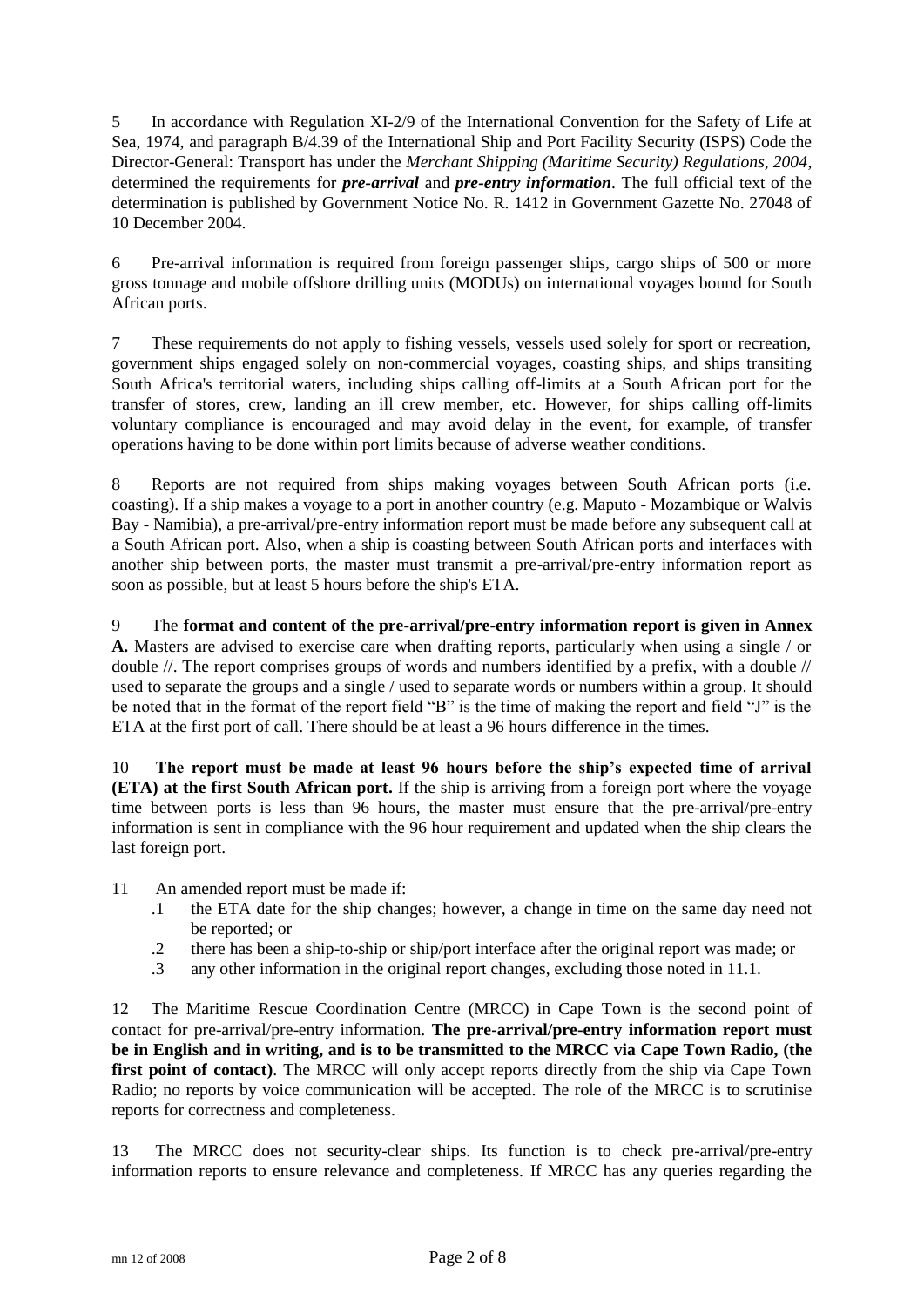ship's report, it will communicate with the ship via Cape Town Radio. The MRCC forwards checked reports to the Maritime Security Co-ordination Centre (MSCC), which is responsible for informing port security officers (PSO) about ships' security clearance status. **Ships' agents should, therefore, obtain security clearance information from the relevant PSO directly**.

14 The preferred means of ship-to-shore communication for pre-arrival/pre-entry information reports is via telex. The telex system assures receipt of the message at Cape Town Radio. **The report can be transmitted on telex number 095 511600 or alternatively on 095 521846**. (The prefix 095 is the international dialing code). If Inmarsat C is used, the ship's officer can confirm receipt by selecting the option "request delivery confirmation" on the ship's terminal. A ship's agent can also confirm receipt 6 hours after transmission by contacting Cape Town Radio on the help line 0800 222 208.

15 Transmission by means other than telex has resulted in communication difficulties which, in turn, have caused delays to ships. Only in exceptional cases such as faulty or unavailable satellite communication, will Cape Town Radio accept a forwarded e-mail message from a ship's agent (provided the agent confirms receipt of the e-mail with Cape Town Radio). Cape Town Radio will not forward an e-mail message to the MRCC without this confirmation. When e-mail is used, **reports must not be sent as e-mail attachments**, but must be in the e-mail body text because the Cape Town Radio IT system strips attachments from e-mails. Cape Town Radio's e-mail address is maritimeradio@ixmail.co.za

16 Pre-arrival/pre-entry information required by this notice for maritime security purposes is similar to port entry information required by the National Ports Authority (NPA) for berth planning purposes. However, the format and use of this information differs considerably. Masters and agents are advised to ensure that information for the MRCC is not confused with that required by the NPA.

#### 17 **Masters are cautioned that failure to timeously transmit complete and correctly formatted pre-arrival/pre-entry information may result in delays and, in appropriate cases, denial of port entry. Ships whose masters refuse to give pre-arrival/pre-entry information will be denied port entry**.

18 The following table provides information about port security officers (PSOs) at the seven major ports. The contact number in **bold print** in the table is the 24-hour contact number for the PSO.

| <b>Port</b>                                                                                                                                                                                                                       | <b>Name</b>  | <b>Telephone</b>      | <b>Facsimile</b>    | <b>Mobile</b> |
|-----------------------------------------------------------------------------------------------------------------------------------------------------------------------------------------------------------------------------------|--------------|-----------------------|---------------------|---------------|
| Saldanha Bay                                                                                                                                                                                                                      | Mr S Gaika   | $(022)$ 703 5478      | $(022)$ 703 5484    | 083 285 3505  |
| Cape Town                                                                                                                                                                                                                         | Mr T Gagavu  | $(021)$ 449 4270      | $(021)$ 449 2274    | 083 376 8826  |
| Mossel Bay                                                                                                                                                                                                                        | Ms D Joyce   | $(044)$ 604 6273      | 0866 487 739        | 072 708 4378  |
| Port Elizabeth                                                                                                                                                                                                                    | Mr M Mwelase | $(041)$ 507 1773      | $(041)$ 507 1963/56 | 083 652 4705  |
| East London                                                                                                                                                                                                                       | Ms N Sinxoto | $(043)$ 700 2060/2313 | $(043)$ 700 2070    | 083 417 3920  |
| Durban                                                                                                                                                                                                                            | Mr H Strydom | $(031)$ 361 3771      | $(031)$ 361 8393    | 083 387 1491  |
| Richard's Bay                                                                                                                                                                                                                     | Mr W Ndlanzi | $(035)$ 905 3146      | $(035)$ 905 3126    | 083 286 2094  |
| The international dialling code prefix for South Africa is $+27$ . The local area code prefix is shown in brackets in the<br>toble charge. When dielling from enteide Conthe Africa, dispense with the O in the local sode nuclin |              |                       |                     |               |

table above. When dialling from outside South Africa, dispense with the 0 in the local code prefix.

Information regarding port facility security officers (PFSOs) can be obtained from the PSO, the port facility operator or the local ship's agent.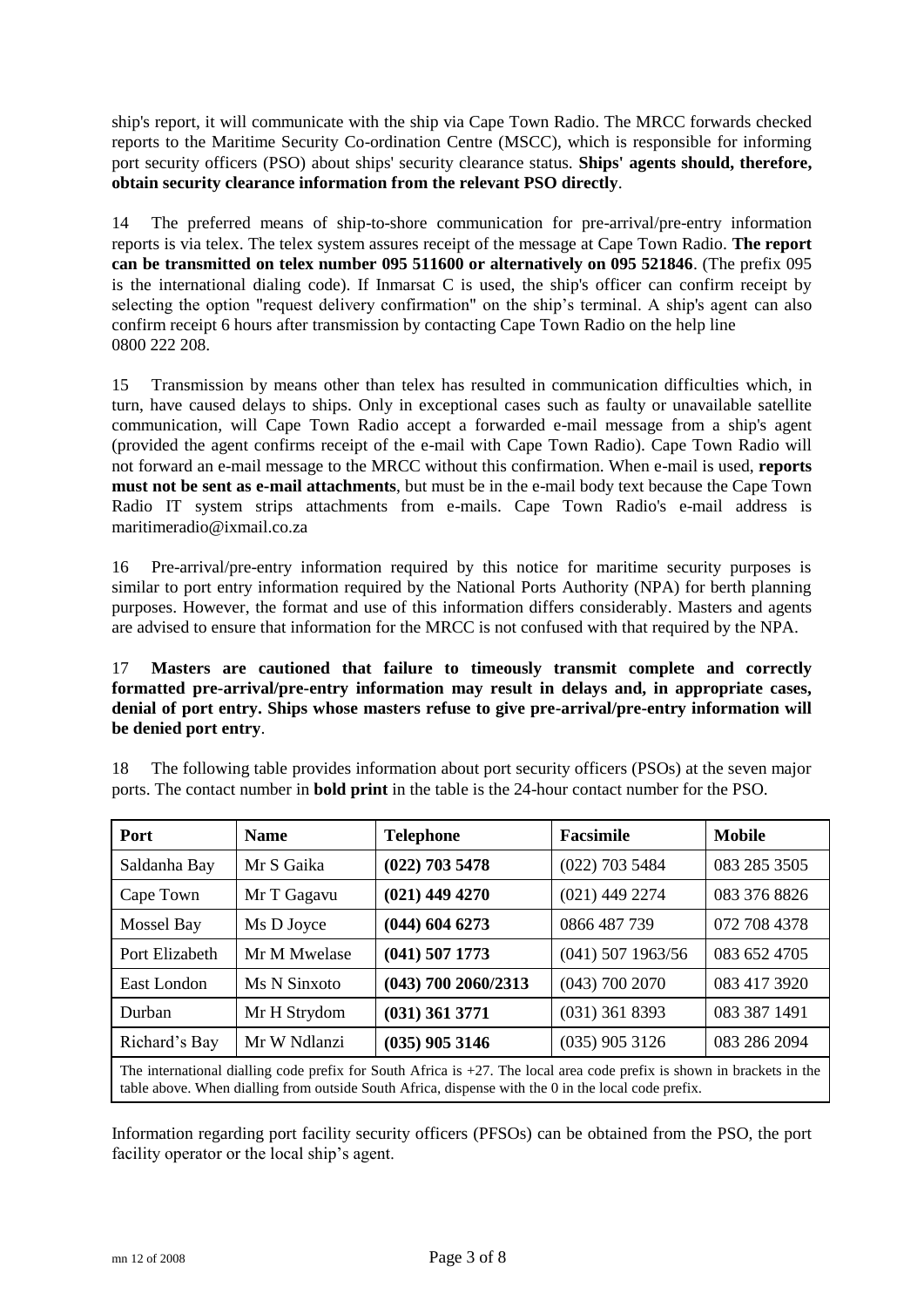19 The MRCC is also the contact point for ships seeking information on maritime security (excluding confirmation of receipt of the ISPS report) within South Africa's territorial waters. A ship under threat in the territorial waters can communicate with the MRCC, who will forward the alert to the appropriate authorities. The MRCC's Duty Officer can be contacted via Cape Town Radio or as follows:

Telephone : +27 (021) 938 3300 Facsimile : +27 (021) 938 3309 E-mail : [mrcc.ct@samsa.org.za](mailto:mrcc.ct@samsa.org.za)

20 A ship under threat at a South African port can communicate with the local Port Control, the PSO, PFSO or the MRCC.

21 A ship security alert signal from a foreign flagged ship will go to the ship owner or flag State and will only be received by the MRCC if the flag State or owner forwards the alert to the MRCC.

#### **SAFREP**

22 In the interests of safety all ships are encouraged to participate in the South African Ship Reporting System (SAFREP). This system assists in search and rescue by providing up-to-date information on shipping in the event of a maritime casualty. It is modelled on IMO Resolution A.851(20) regarding general principles for ship reporting requirements. It makes use of movement reports submitted to Cape Town Radio by ships within the South African search and rescue region. Participation in the system is voluntary. Information regarding SAFREP may be found in the Admiralty List of Radio Signals.

#### **Anchoring outside port limits**

23 Masters, owners and operators are reminded that it is an offence in terms of the Marine Traffic Act, 1981, to anchor or stop a ship (for repairs or otherwise) in South Africa's territorial or internal waters outside port limits without permission from SAMSA. Permission to anchor or stop may be obtained by submitting to the MRCC a pre-arrival information report together with a request to anchor or stop. The MRCC will forward the request to the local Principal Officer for decision.

24 A ship that has to anchor or stop in an emergency must inform SAMSA as soon as possible, but at least within one hour after anchoring or stopping. Masters are reminded that SAMSA has the authority, even in an emergency, to set conditions for anchoring or stopping.

12 August 2014

SM6/5/2/1 SM7/3/2/1/2 Issued by and obtainable from: **The South African Maritime Safety Authority 161 Lynnwood Road Brooklyn, Pretoria**

**PO Box 13186 Hatfield 0028**

**Tel: +27 12 366 2600 Fax:+27 12 366 2601 E-mail: [marinenotices@samsa.org.za](mailto:marinenotices@samsa.org.za) Web Site : [www.samsa.org.za](http://www.samsa.org.za/)**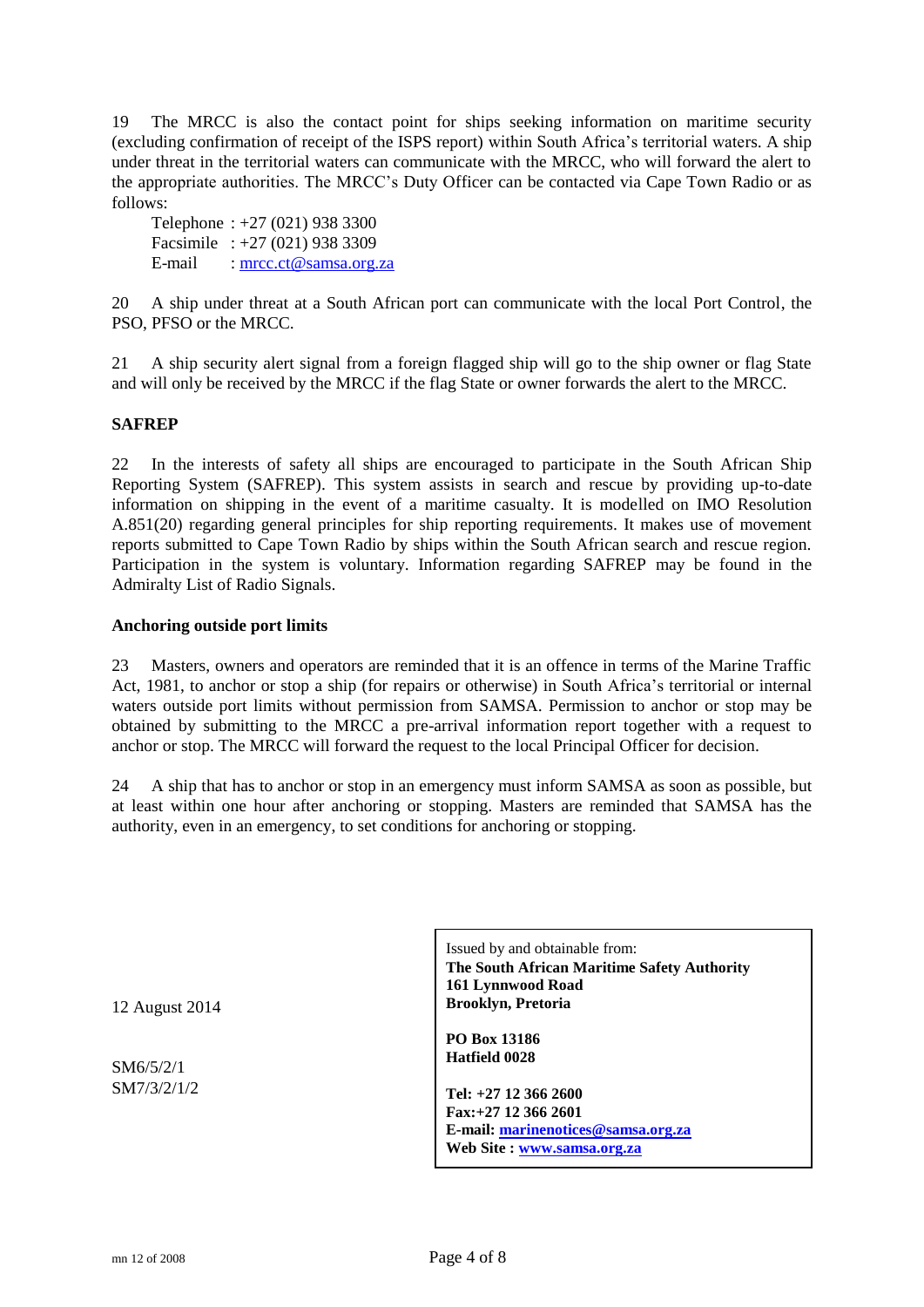#### ${\bf ANNEX}$

#### FORMAT AND CONTENT OF PRE-ARRIVAL/PRE-ENTRY INFORMATION REPORT

| Code<br>prefix | Content                                                                                                                        | Explanation                                                                                                                                                                                                                                                                                                                                                                    |  |
|----------------|--------------------------------------------------------------------------------------------------------------------------------|--------------------------------------------------------------------------------------------------------------------------------------------------------------------------------------------------------------------------------------------------------------------------------------------------------------------------------------------------------------------------------|--|
| А              | Ship name/Call sign/Port of<br>registry/Current security level<br>on board                                                     | Ship name, call sign, port of registry of the ship, current security level<br>e.g. /SHIPNAME/ABCD/MONROVIA/1//                                                                                                                                                                                                                                                                 |  |
| B              | Time                                                                                                                           | Time of report in UTC. 6 digit date time group giving day of the month<br>and hours and minutes in UTC followed by the month e.g. /291000 SEP//                                                                                                                                                                                                                                |  |
| C              | Position                                                                                                                       | The position of the ship at the time of reporting. 4 digit group giving<br>latitude in degrees and minutes suffixed with "N" (north) or "S" (south)<br>and 5 digit group giving longitude in degrees and minutes suffixed with<br>"E" (east) or "W" (west) e.g. /1212S 00527W//                                                                                                |  |
| D              | Ship type                                                                                                                      | Type of ship written in full e.g. /CONTAINER VESSEL//                                                                                                                                                                                                                                                                                                                          |  |
| E              | Course                                                                                                                         | 3 digit group for the present true course being steered e.g. /052//                                                                                                                                                                                                                                                                                                            |  |
| $\rm F$        | Speed                                                                                                                          | The ship's speed in knots with the decimal omitted e.g. $16.8$ knots =<br>$(168)/$ or 8.7 knots = $(087)/$                                                                                                                                                                                                                                                                     |  |
| G              | IMO number                                                                                                                     | IMO ship identification number e.g. /IMO1234567//                                                                                                                                                                                                                                                                                                                              |  |
| Н              | ISSC confirmation on<br>board/Issuing authority                                                                                | Confirmation yes or no (Y/N) and issuing authority e.g. /Y/LIBERIA//                                                                                                                                                                                                                                                                                                           |  |
| I              | Business name of ship's agent<br>at intended first SA port of call                                                             | Shipping agent company name e.g. /STURROCKS//                                                                                                                                                                                                                                                                                                                                  |  |
| J              | First SA port of call and ETA<br>and all subsequent SA ports of<br>call with ETAs and first port<br>of call after SA           | Name of first SA port of call with ETA as per (B) above and all<br>subsequent SA ports of call in voyage order until departure from SA<br>waters with ETAs and first port of call after SA e.g. /DURBAN -<br>291000/PORT ELIZABETH - 301900/CAPE TOWN -<br>010500/SINGAPORE//                                                                                                  |  |
| P1             | Last port of call/Departure<br>date/Ship security<br>level/Security measures and<br>procedures/Ship to ship<br>measures        | Last port and country of call/Departure date in 8 digit group<br>(DDMMYYYY)/Security level/Any special or additional security<br>measures taken by ship during the ship-port interface/That the<br>appropriate security procedures were maintained during ship to ship<br>activity in this port (Y/N) e.g. /MUMBAI - INDIA/01062004/1/NIL/Y//                                  |  |
| P2             | Second last port of<br>call/Departure date/Ship<br>security level/Security<br>measures and procedures/Ship<br>to ship measures | Second last port and country of call/Departure date in 8 digit group<br>(DDMMYYYY)/Security level/Any special or additional security<br>measures taken by ship during the ship-port interface/That the<br>appropriate security procedures were maintained during ship to ship<br>activity in this port (Y/N) e.g. /PORT LOUIS -<br>MAURITIUS/28052004/1/NIL/Y//                |  |
| P3             | Third last port of<br>call/Departure date/Ship<br>security level/Security<br>measures and procedures/Ship<br>to ship measures  | Third last port and country of call/Departure date in 8 digit group<br>(DDMMYYYY)/Security level/Any special or additional security<br>measures taken by ship during the ship-port interface/That the<br>appropriate security procedures were maintained during ship to ship<br>activity in this port (Y/N) e.g. /MOMBASA -<br>KENYA/20052004/2/APPOINTED SECURITY COMPANY/Y// |  |
| P4             | Fourth last port of<br>call/Departure date/Ship<br>security level/Security<br>measures and procedures/Ship<br>to ship measures | Fourth last port and country of call/Departure date in 8 digit group<br>(DDMMYYYY)/Security level/Any special or additional security<br>measures taken by ship during the ship-port interface/That the<br>appropriate security procedures were maintained during ship to ship<br>activity in this port (Y/N) e.g. /DAR ES SALAAM -<br>TANZANIA/14052004/1/NIL/Y//              |  |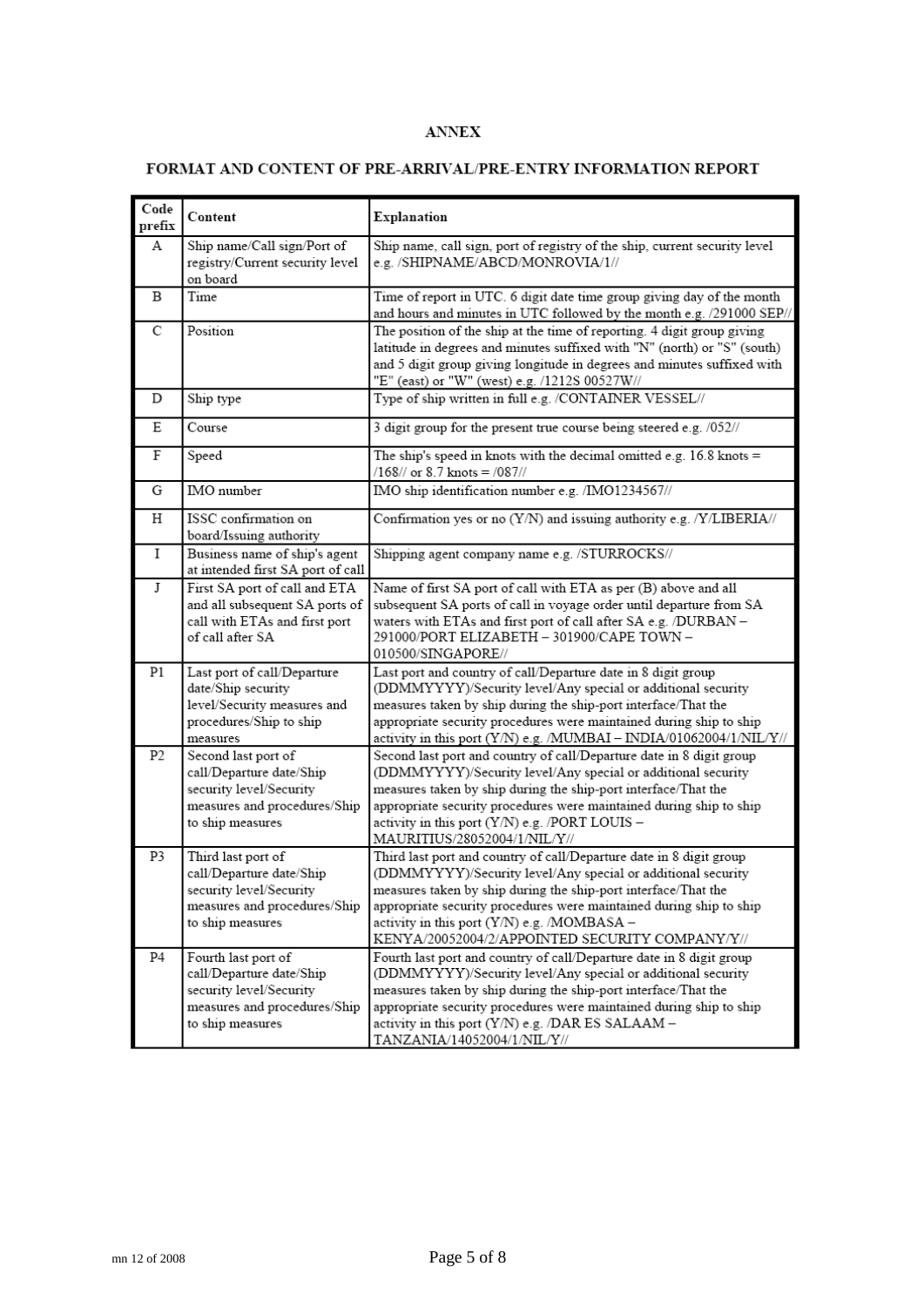| Code<br>prefix | Content                                                                                                                         | Explanation                                                                                                                                                                                                                                                                                                                                                  |
|----------------|---------------------------------------------------------------------------------------------------------------------------------|--------------------------------------------------------------------------------------------------------------------------------------------------------------------------------------------------------------------------------------------------------------------------------------------------------------------------------------------------------------|
| P5             | Fifth last port of<br>call/Departure date/Ship<br>security level/Security<br>measures and procedures/Ship<br>to ship measures   | Fifth last port and country of call/Departure date in 8 digit group<br>(DDMMYYYY)/Security level/Any special or additional security<br>measures taken by ship during the ship-port interface/That the<br>appropriate security procedures were maintained during ship to ship<br>activity in this port (Y/N) e.g. /MOMBASA -<br>KENYA/10052004/1/NIL/Y//      |
| P6             | Sixth last port of<br>call/Departure date/Ship<br>security level/Security<br>measures and procedures/Ship<br>to ship measures   | Sixth last port and country of call/Departure date in 8 digit group<br>(DDMMYYYY)/Security level/Any special or additional security<br>measures taken by ship during the ship-port interface/That the<br>appropriate security procedures were maintained during ship to ship<br>activity in this port (Y/N) e.g. /NACALA -<br>MOZAMBIQUE/02052004/1/NIL/Y//  |
| P7             | Seventh last port of<br>call/Departure date/Ship<br>security level/Security<br>measures and procedures/Ship<br>to ship measures | Seventh last port and country of call/Departure date in 8 digit group<br>(DDMMYYYY)/Security level/Any special or additional security<br>measures taken by ship during the ship-port interface/That the<br>appropriate security procedures were maintained during ship to ship<br>activity in this port (Y/N) e.g. /BEIRA -<br>MOZAMBIQUE/10042004/1/NIL/Y// |
| P8             | Eight last port of<br>call/Departure date/Ship<br>security level/Security<br>measures and procedures/Ship<br>to ship measures   | Eighth last port and country of call/Departure date in 8 digit group<br>(DDMMYYYY)/Security level/Any special or additional security<br>measures taken by ship during the ship-port interface/That the<br>appropriate security procedures were maintained during ship to ship<br>activity in this port (Y/N) e.g. /MAPUTO -<br>MOZAMBIQUE/06042004/1/NIL/Y// |
| P9             | Ninth last port of<br>call/Departure date/Ship<br>security level/Security<br>measures and procedures/Ship<br>to ship measures   | Ninth last port and country of call/Departure date in 8 digit group<br>(DDMMYYYY)/Security level/Any special or additional security<br>measures taken by ship during the ship-port interface/That the<br>appropriate security procedures were maintained during ship to ship<br>activity in this port (Y/N) e.g. /LUANDA -<br>ANGOLA/30032004/1/NIL/Y//      |
| P10            | Tenth last port of<br>call/Departure date/Ship<br>security level/Security<br>measures and procedures/Ship<br>to ship measures   | Tenth last port and country of call/Departure date in 8 digit group<br>(DDMMYYYY)/Security level/Any special or additional security<br>measures taken by ship during the ship-port interface/That the<br>appropriate security procedures were maintained during ship to ship<br>activity in this port (Y/N) e.g. /WALVIS BAY -<br>NAMIBIA/24032004/1/NIL/Y// |
| Q              | Registered owner (or bareboat<br>charterer) and contact details                                                                 | Name of registered owner (or bareboat charterer)/Contact<br>address/Telephone number/Fax number/E-mail address (if available) e.g.<br>/SA SHIPPING/POBOX111CAPE<br>TOWN/+21546783/+21546787/SHIPPING@SHIPPING.NET.ZA//                                                                                                                                       |
| R              | Ship security officer details                                                                                                   | Name of ship security officer/Rank of ship security officer e.g.<br>/SMITH/CHOFF//                                                                                                                                                                                                                                                                           |
| S              | Company security officer<br>details                                                                                             | Name of company security officer/Contact telephone number/Mobile<br>telephone number/E-mail address(if available) e.g.<br>/HOUTON/+215467824/0824352614/JHOUTEN@SHIPPING.NET.ZA/                                                                                                                                                                             |
| U              | Details of cargo                                                                                                                | General description of cargo on board and hazardous cargo as per IMDG<br>Code e.g. /72CARS/624 CONTAINERS WITH GENERAL/2<br>CONTAINERS CLASS 4.1/6 CONTAINERS CLASS 2.2/1<br>CONTAINER CLASS1.1//                                                                                                                                                            |
| W1 –<br>W(x)   | Details of crew members                                                                                                         | Information about persons on board designated as crew showing<br>surname, name, gender, birth date (DDMMYYY), nationality, travel<br>document number, document expiry date e.g. /SOAP, JOE, MALE,<br>01121954, BRITISH, C2361, 23012007//                                                                                                                    |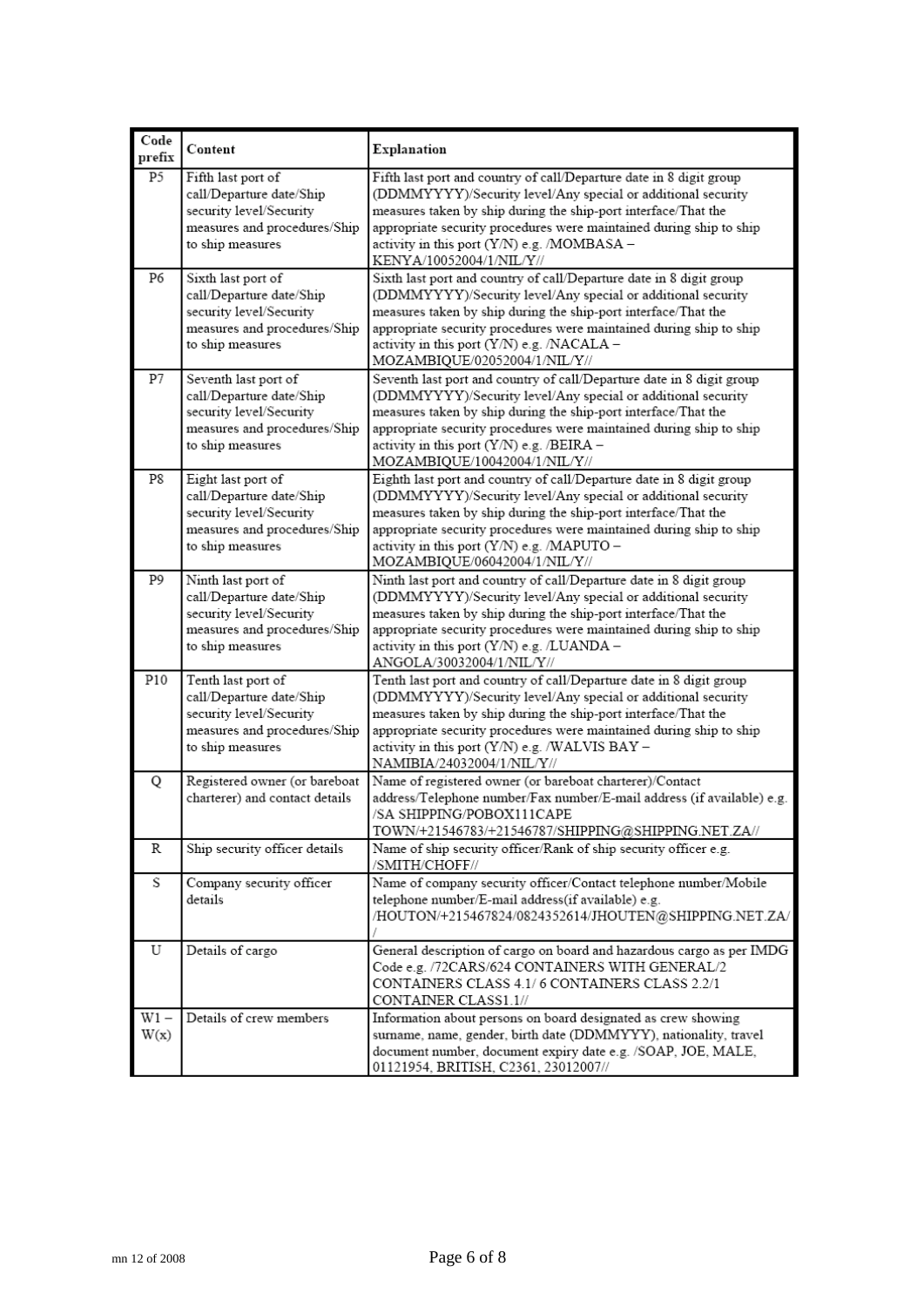| Code<br>prefix | Content                                                                                                 | Explanation                                                                                                                                                                                                                                                                   |
|----------------|---------------------------------------------------------------------------------------------------------|-------------------------------------------------------------------------------------------------------------------------------------------------------------------------------------------------------------------------------------------------------------------------------|
| $X1 -$<br>X(x) | Details of passengers                                                                                   | Information about persons on board designated as passengers showing<br>surname, name, gender, birth date (DDMMYYY), nationality, travel<br>document number, document expiry date e.g. /SWART, HANS, MALE,<br>07041970, SOUTH AFRICAN, C78965, 15052005//                      |
| Y1<br>Y(x)     | Details of persons on board,<br>other than passengers or crew,<br>with the reason for being on<br>board | Information about persons on board who are not passengers or crew<br>showing surname, name, birth date (DDMMYYY), nationality, travel<br>document number, and reason for being on board (if available) e.g.<br>/BLOGGS, HENRY, 06111949, SOUTH AFRICAN, C12345,<br>SURVIVOR// |